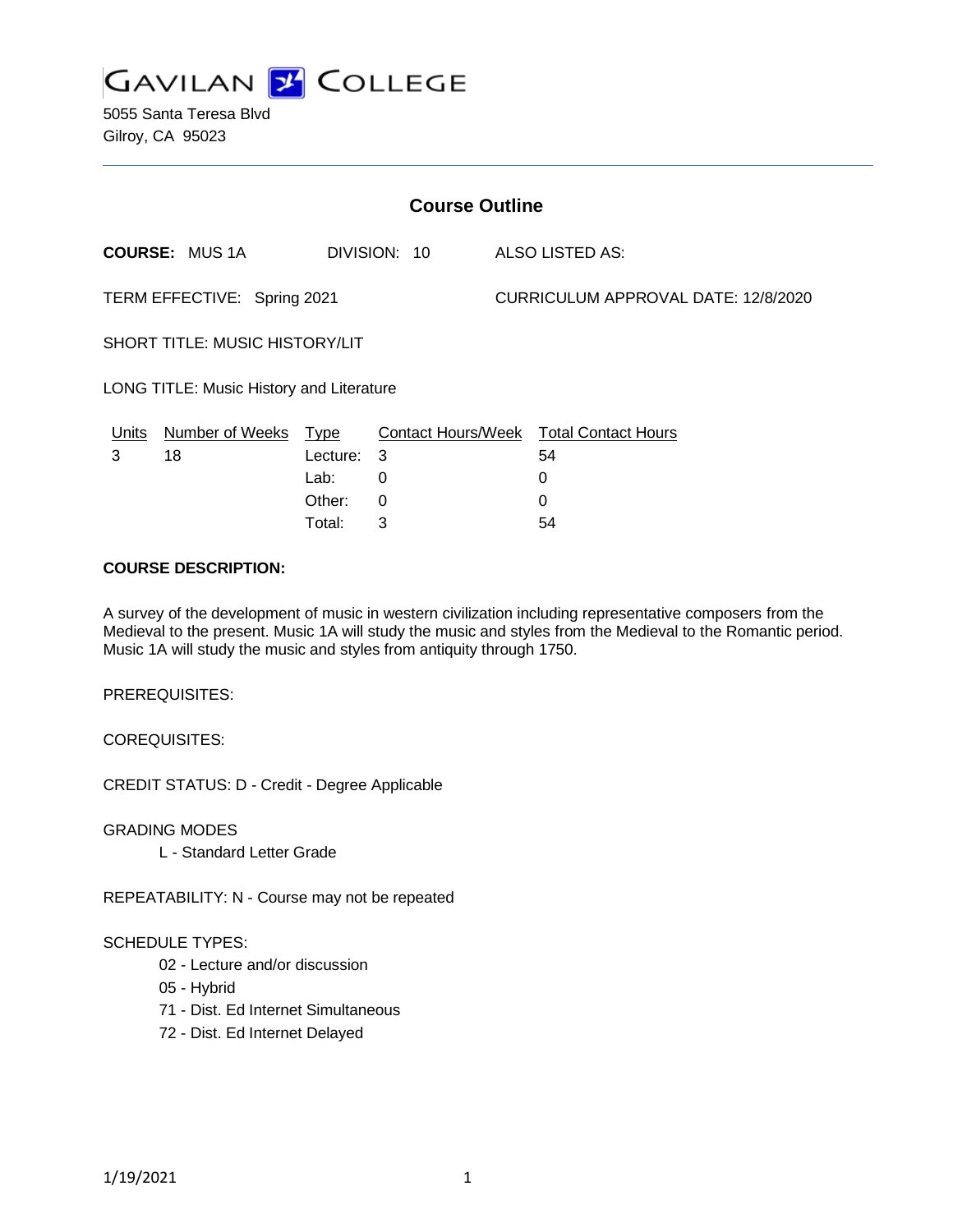### **STUDENT LEARNING OUTCOMES:**

By the end of this course, a student should:

1. Explain Genesis and Evolution of Western Music from the Medieval Through the Romantic Period

2. Identify Period - and Composer-Specific Stylistic Characteristics

3. Discuss The Social and Political Circumstances, Lifestyles, Motivations and Concerns, and Major Contributions of Composers Covered in the Lectures and Text

### **CONTENT, STUDENT PERFORMANCE OBJECTIVES, OUT-OF-CLASS ASSIGNMENTS**

Curriculum Approval Date: 12/8/2020

6 Hours

Introduction. Philosophy And Basic Materials Of Music Necessary For Course. 6 hrs Assigned Reading.

Student Performance Objectives:

Students Will Examine The Genesis Of Western Music

6 Hours

The Dark Ages. The Role Of Music In Society. Music As An Essential Component Of Religious Rituals (Mnemonic Usage In Illiterate

Society, For Example), Evolution Of Notation From Greek Modes Indicated By Letters Through Heightened Neumes. 6 hrs Assigned Reading And Research.

Student Performance Objectives: Students Will Examine

The Genesis Of Early Notation

3 Hours

Middle Ages. Gregorian Chant; Motivic Cells; Syllabic, Neumatic And Melismatic Text Settings; Prose Rhythm; Square Notation; Cadential Formulae. Sacred

And Secular Music And Musicians. 6 Hrs Assigned Reading.

Student Performance Objectives: Students Will Discuss Specifics Of Gregorian Chant And Notation 3 Hours

Late Middle Ages. Polyphony;

Exact Notation; Principles Of Early Counterpoint (Cantus Firmus, For Example); Organum; Motet And Mass. 6 hrs Assigned Reading And Listening.

Student Performance Objectives: Students Will Explain The

Difference Between Gregorian And Exact Notation

6 Hours

Renaissance. Humanism. Classical Revival. Secular Cantus Firmus; Josquin, Palestrina. 6 Hrs Assigned Reading And Listening

**Student** 

Performance Objectives: Students Will List Aspects Of The Renaissance Period.

3 Hours

Madrigal. Three Periods Of Madrigals. Word Painting. Italian And British Madrigalists. 6 hrs Assigned

Reading And Listening. Begin Term Research Paper.

Student Performance Objectives: Students Will Examine The Madrigal Style

3 Hours

Baroque. Overview. Major-Minor Tonality; Figured Bass;

Continuo. 6 Hrs Assigned Reading And Listening.

Student Performance Objectives: Students Will Define Aspects Of The Major-Minor System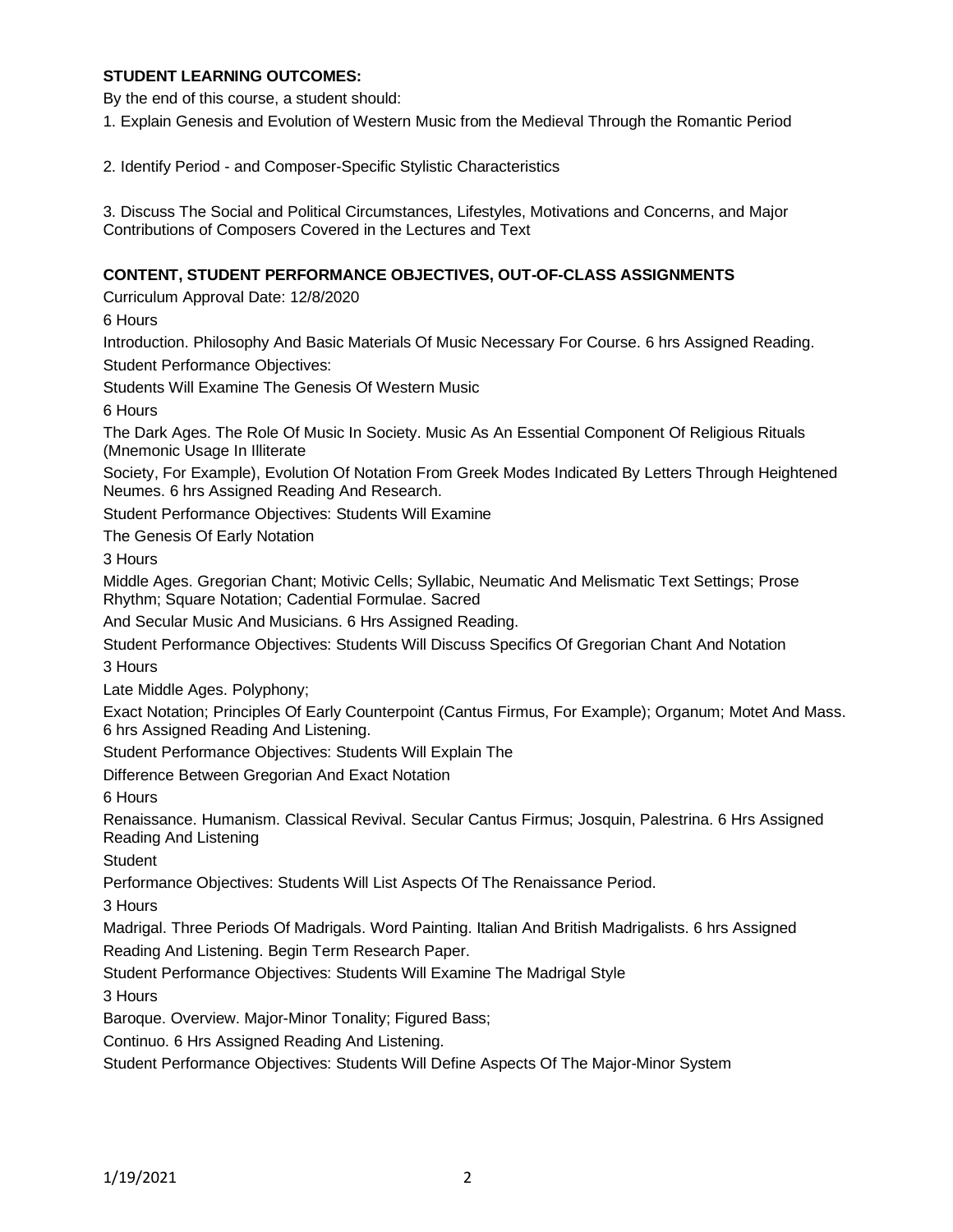3 Hours

Baroque Opera. Camerata; Revival Of Classic

Greek Melodrama; Monody; Stile Rappresentativo; Recitative, Aria, Ensembles, Chorus, Orchestra; Plot And Character Development; Basso Ostinato (Ground). Monteverdi (Orfeo), Purcell (Dido And Aeneas).

Student Performance Objectives: Students Will Discuss Early Baroque Opera

3 Hours

Review And Midterm Examination.

3 Hours

Baroque Instrumental

Music. Harpsichord, Various Claviers, Organ; Continuous Motion, Endless Melody, Motoric Rhythm, Embellishments; Terraced Dynamics. Tuning Systems. Concerto And Concerto Grosso, Rittornello And

Bipartite Forms. Vivaldi. 6 hrs Assigned Reading And Listening.

Student Performance Objectives: Students Will Distinguish Between Concerto And Concerto Grosso Forms 6 Hours

Bach. Three Periods With Representative Compositions From Each Period. Fugue. Well-Tempered Clavier. Suites. 6 hrs Assigned Reading And Listening.

Student Performance Objectives:

Students Will List Elements Of Baroque Suite.

3 Hours

Baroque Vocal Music. Opera, Oratorio And Cantata. Examples From Bach, Handel, Others. 6 hrs Assigned Reading And Listening.

Student Performance Objectives: Students will List The Periods And Contributions Of Js Bach

3 Hours

Transitional Period (Rococo). Fortepiano, Transverse Flute; Stile

Galant, Empfindsamer Stil, Sturm Und Drang. Gradual Dynamics.

Bach's Sons, Scarlatti, Gluck. 6 hrs Assigned Reading And Listening.

Student Performance Objectives: Students Will Identify Aspects Of The Rococo Style

3 Hours

review and Final

# .**METHODS OF INSTRUCTION:**

Lecture, AV and LMS support, discussion.

# **OUT OF CLASS ASSIGNMENTS:**

Required Outside Hours: 35

Assignment Description: Students will read and study from the required assigned textbook.

Required Outside Hours: 30

Assignment Description: Students will write weekly reading and listening summaries in the discussion board and will also write a final research paper.

Required Outside Hours: 24

Assignment Description: Students will engage in the creative and historical process relevant to the artistic era being studies i.e. attending live concert performances.

Required Outside Hours: 19

Assignment Description:

Students will be required to listen to various recordings in the library or online.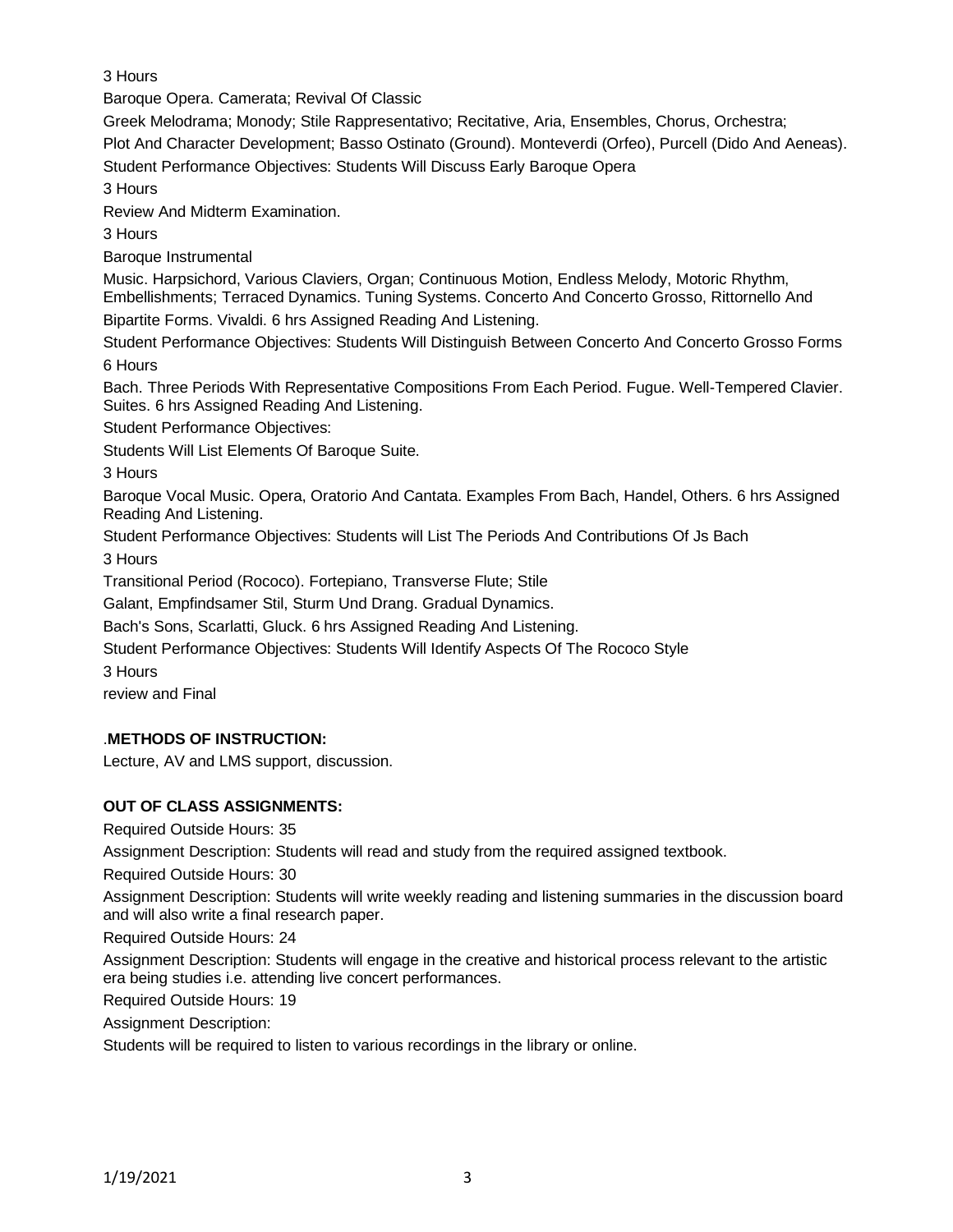## **METHODS OF EVALUATION:**

Writing assignments Percent of total grade: 20.00 % 10% - 20% Written homework; Term papers Problem-solving assignments Percent of total grade: 10.00 % 5% - 10% Critiques Skill demonstrations Percent of total grade: 10.00 % 10% - 20% Critical listening, aural ident. of pd., composer, Objective examinations Percent of total grade: 60.00 % 60% - 70% Multiple choice; True/false; Matching items; Completion

## **REPRESENTATIVE TEXTBOOKS:**

Forney & Machlis. The Enjoyment of Music (13th shorter edition). W.W. Norton,2018. Or other appropriate college level text. ISBN: 978-0-393-63903-2 Reading Level of Text, Grade: 13th Grade Verified by: Reference Librarian